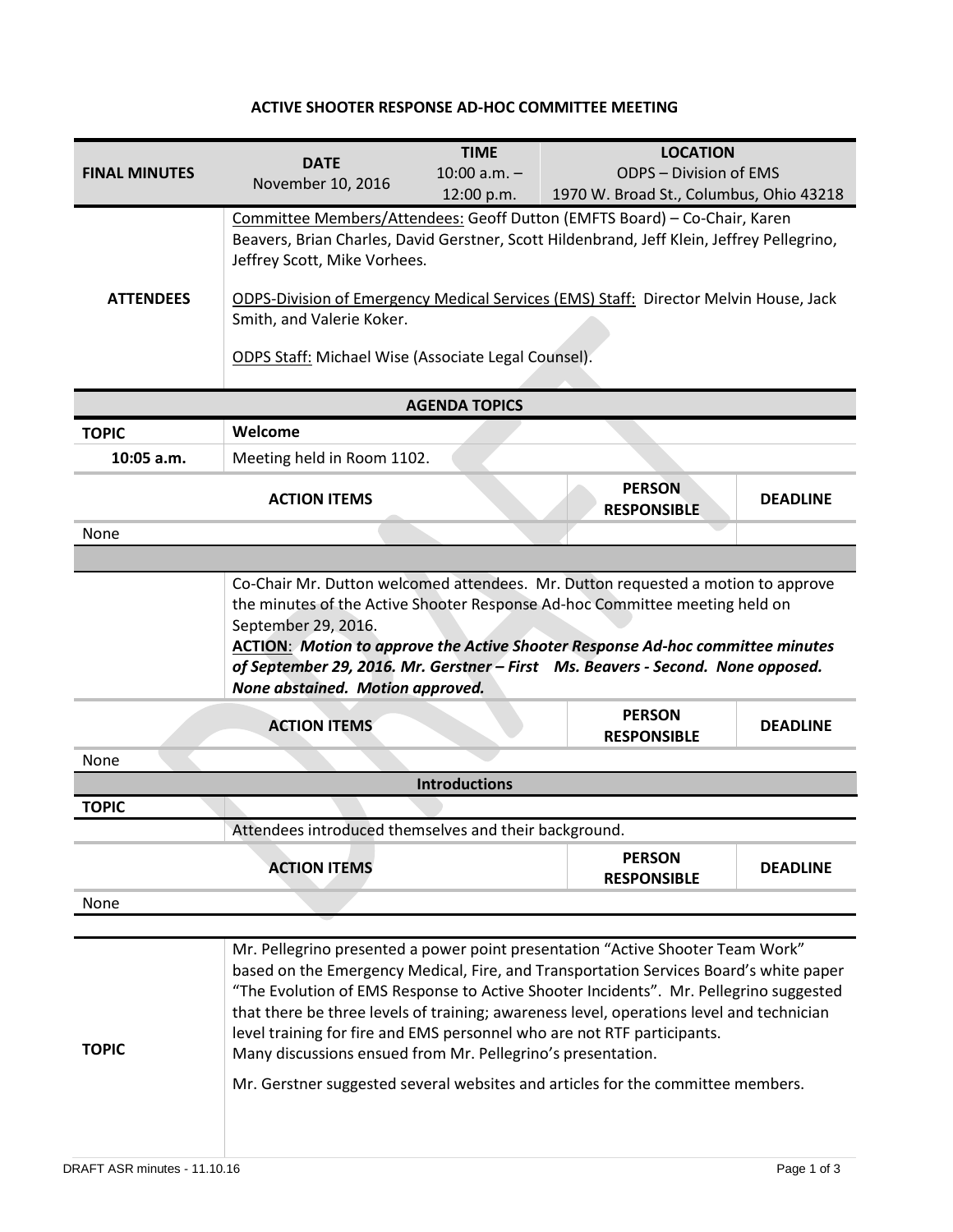| <b>ACTION ITEMS</b>                        |                                                                                                                                                                                                                                                                                                                                                                                                                                                                                                                                                                                                                                                                                                                                                                                                                                                                                                                                                                                                                                                                                                                                                                                                                                                                                                                                                                                                                   | <b>PERSON</b><br><b>RESPONSIBLE</b> | <b>DEADLINE</b> |  |  |  |
|--------------------------------------------|-------------------------------------------------------------------------------------------------------------------------------------------------------------------------------------------------------------------------------------------------------------------------------------------------------------------------------------------------------------------------------------------------------------------------------------------------------------------------------------------------------------------------------------------------------------------------------------------------------------------------------------------------------------------------------------------------------------------------------------------------------------------------------------------------------------------------------------------------------------------------------------------------------------------------------------------------------------------------------------------------------------------------------------------------------------------------------------------------------------------------------------------------------------------------------------------------------------------------------------------------------------------------------------------------------------------------------------------------------------------------------------------------------------------|-------------------------------------|-----------------|--|--|--|
|                                            | Mr. Gerstner to email Ms. Koker the links and                                                                                                                                                                                                                                                                                                                                                                                                                                                                                                                                                                                                                                                                                                                                                                                                                                                                                                                                                                                                                                                                                                                                                                                                                                                                                                                                                                     |                                     |                 |  |  |  |
|                                            | articles to distribute to the committee<br>members                                                                                                                                                                                                                                                                                                                                                                                                                                                                                                                                                                                                                                                                                                                                                                                                                                                                                                                                                                                                                                                                                                                                                                                                                                                                                                                                                                | Mr. Gerstner                        |                 |  |  |  |
| <b>Committee Scope, Mission, and Goals</b> |                                                                                                                                                                                                                                                                                                                                                                                                                                                                                                                                                                                                                                                                                                                                                                                                                                                                                                                                                                                                                                                                                                                                                                                                                                                                                                                                                                                                                   |                                     |                 |  |  |  |
| <b>TOPIC</b>                               | A brain-storming session began regarding this committee's goals, scope, and the end<br>game.<br>GOALS/MISSION<br>Effective integrated response<br>Best practice of EMS, Fire and Law enforcement<br>$\bullet$<br><b>SAVE LIVES</b><br><b>SCOPE</b><br>Best practice templates<br>٠<br>Evaluate and consider neighboring states<br>٠<br>Adaptable for diverse situations/agencies<br>Urban, suburban and rural areas<br>$\circ$<br>Leadership<br>Promote statewide<br>Pilot training<br>Scene operations<br>Initiation of the shooting incident<br>$\circ$<br>Initial response<br>$\circ$<br>Victims to cold zone<br>$\circ$<br>Identify other issues - Promote local discussions<br><b>END GAME/FINAL PRODUCT</b><br>Universal response considerations/best practices<br>Awareness training mandatory for EMS and Fire<br>$\bullet$<br>Approved training and endorsements by key organizations<br>Curriculum for Fire, EMS, and law enforcement<br>Create promotional marketing plan<br>TIMELINE/NEXT STEPS<br>Evaluate current programs<br>Site visits/observation of live training<br>$\circ$<br>Concept paper to promote discussions with organizations<br>Invite other stakeholders to participate with ASR committee<br>Dispatchers<br>$\circ$<br>Ohio Peace Officer Training Academy<br>$\circ$<br><b>Fraternal Order of Police</b><br>$\circ$<br>Ohio Association of Professional Fire Fighters<br>$\circ$ |                                     |                 |  |  |  |

| <b>ACTION ITEMS</b>                            |                   | <b>DEADLINE</b> |
|------------------------------------------------|-------------------|-----------------|
| Invite Chief Mike Carroll to the ASR meetings. | Mr. Jeffrey Scott |                 |
|                                                |                   |                 |
|                                                |                   |                 |